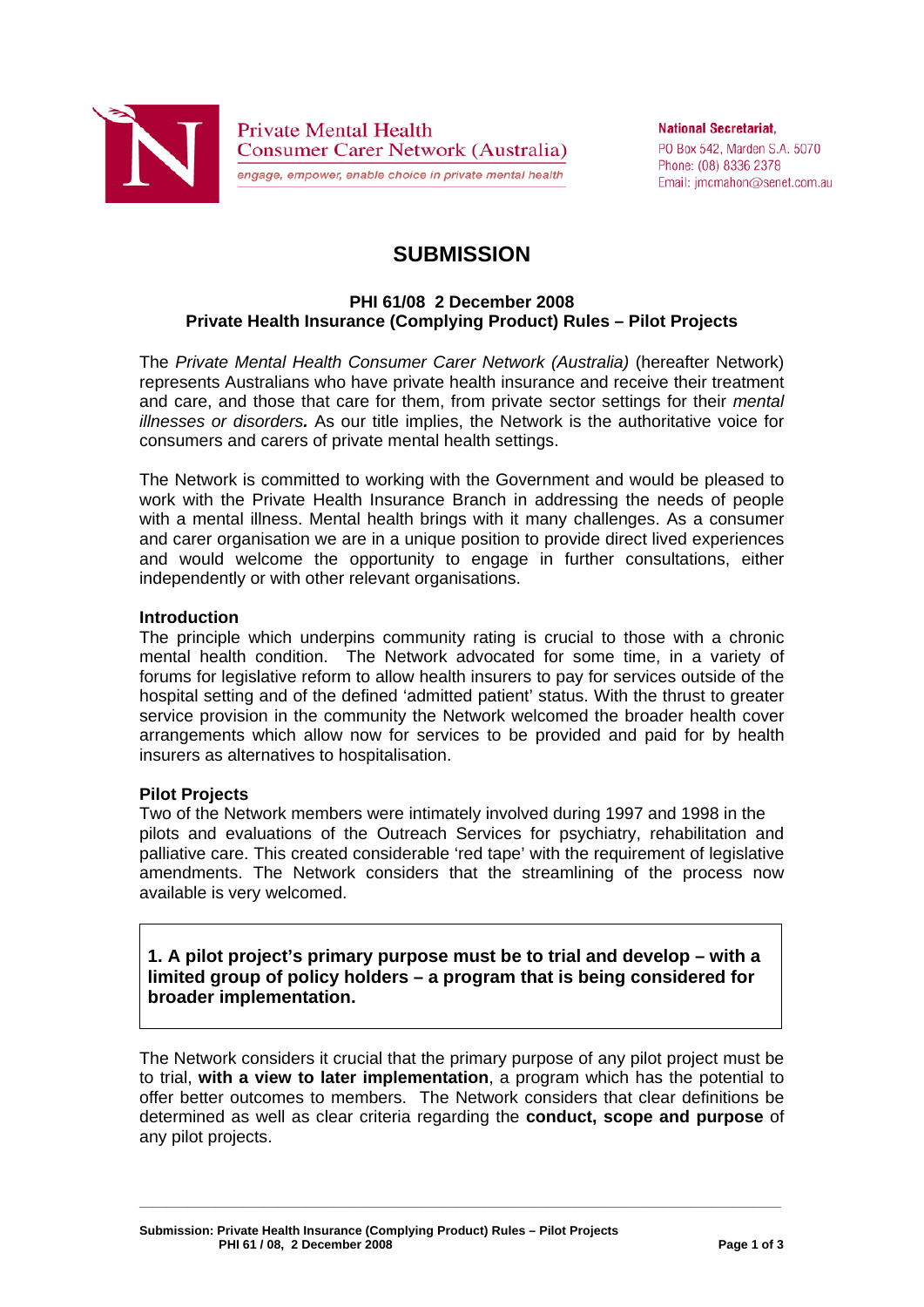# **2. Participation in pilot projects must be free of additional charge to insured persons.**

## **3. Insurers can risk equalise some of the costs of pilot projects where the projects involve eligible benefits.**

The Network strongly supports point two above as it applies to the people that we represent. Clearly, members participating in any pilot project must be free of any additional charges. Any further costs that may be incurred by the health insurer/partner organisations should be met by those organisations as part of the pilot projects.

## **4. Participation in pilot projects must be voluntary.**

**5. Insurers may define criteria to establish who might most benefit from participating in a pilot project.** 

The Network views very strongly that participation in **ALL** pilot projects must be voluntary.

In relation to point 5, we are concerned that in terms of mental health, some people with diagnoses that are more difficult to treat but which could benefit greatly from inclusion in pilot projects could be rejected by health insurers under defined criteria. Eg eating disorders, personality disorders. The Network would welcome discussions with Government and health insurers about how this situation could be taken forward in a proactive and meaningful way.

**6. Pilot projects must not run longer than two years.** 

**7. Insurers must develop a written plan for a pilot project (including a timeline and evaluation process) prior to commencement.** 

The Network has concerns about the timeline of two year maximum duration. It has been the experience of some consumers that a two year period becomes the norm of service delivery. They experience great difficulty if the pilot/demonstration project ceases as they have become used to and often reliant upon the services offered.

We would ask that strong consideration be given to reducing the time period.

We do however understand that to obtain broad evaluation as to the effectiveness and outcomes, a reasonable time should be appropriated.

In terms of point 7, we strongly support the development of written plans which include the time period and evaluation process prior to commencement but the Network also strongly supports any written plan must also include the **conduct, scope and purpose** as well as including details of a **formal and independent evaluation** process.

**\_\_\_\_\_\_\_\_\_\_\_\_\_\_\_\_\_\_\_\_\_\_\_\_\_\_\_\_\_\_\_\_\_\_\_\_\_\_\_\_\_\_\_\_\_\_\_\_\_\_\_\_\_\_\_\_\_\_\_\_\_\_\_\_\_\_\_\_\_\_\_\_\_\_\_\_\_\_\_\_\_\_\_\_\_\_\_\_\_\_\_\_\_**